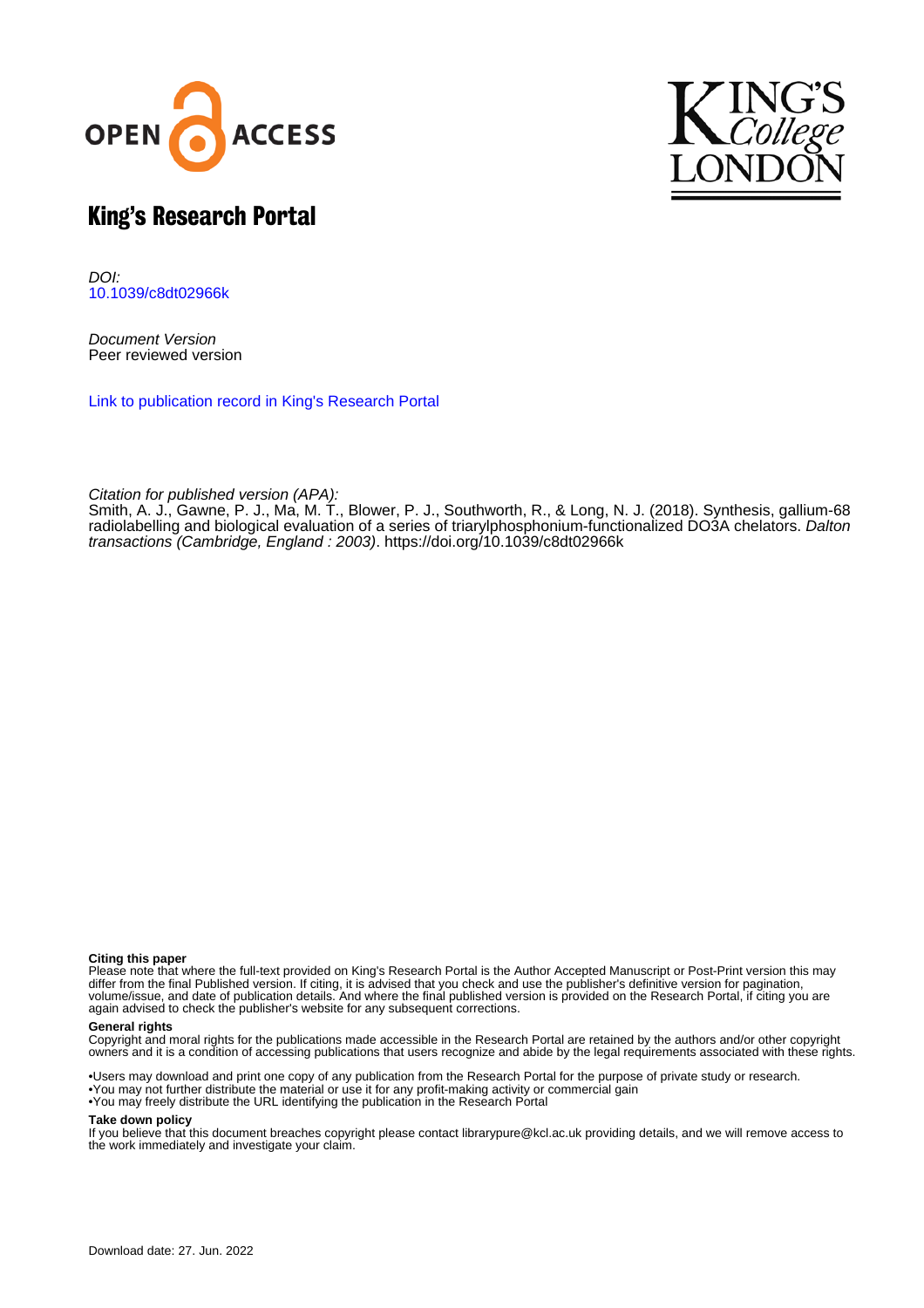# Dalton Transactions

## PAPER

Cite this: DOI: 10.1039/c8dt02966k

Received 20th July 2018, Accepted 3rd October 2018 DOI: 10.1039/c8dt02966k [rsc.li/dalton](www.rsc.li/dalton)

### Introduction

Lipophilic cations are widely used to map myocardial perfusion by means of SPECT, and to a lesser extent, PET imaging. They can accumulate in the mitochondrial matrix in a manner dependent on mitochondrial membrane potential  $(\Delta \Psi_{\rm m})$ , which in normally functioning mitochondria is between 150–180 mV. $1-4$  In lipophilic cations that have been successfully used as probes of  $\Delta \varPsi_m$ , the charge is delocalised over a large molecular surface area and as such, the tracers can pass easily through the lipid bilayer membrane.<sup>2</sup> Application of the Nernst equation to monocations predicts 100- to 500-fold accumulation compared to the extracellular space, and at 37 °C, mitochondrial uptake of lipophilic cations

## Synthesis, gallium-68 radiolabelling and biological evaluation of a series of triarylphosphoniumfunctionalized DO3A chelators†

Adam J. Smith,  $\mathbf{D}^{a,b}$  [Pe](http://orcid.org/0000-0002-7904-8335)ter J. Gawne,  $\mathbf{D}^{a,b}$  Mic[hell](http://orcid.org/0000-0002-8298-938X)e T. Ma,  $\mathbf{D}^{b}$  Philip J. Blower,  $\mathbf{D}^{b}$ Richard Southworth  $\mathbf{D}^{*b}$  and Nicholas J. Long  $\mathbf{D}^{*a}$ 

Radiolabelled lipophilic cations that accumulate in mitochondria according to the magnitude of the mitochondrial membrane potential can be used to report non-invasively on mitochondrial dysfunction in cardiovascular disease, cardiotoxicity, and cancer. While several such cations are already commercially available for SPECT imaging, PET offers greater promise in terms of sensitivity, resolution, and capacity for dynamic imaging and pharmacokinetic modelling. We have therefore synthesised a series of three triarylphosphonium-functionalised DO3A chelators for positron emitter gallium-68, with differing alkyl-functionalisation motifs to provide opportunities for tunable lipophilicity as a means of optimising their pharmacokinetics. To assess their capacity to report on mitochondrial membrane potential, we assessed their pharmacokinetic profiles in isolated tumour cells and isolated perfused rat hearts before and after mitochondrial depolarisation with the ionophore CCCP. All three compounds radiolabelled with over 97% RCY and exhibited log D values of between -3.12 and -1.81. In vitro assessment of the uptake of the radiotracers in cultured tumour cells showed a three-fold increase in uptake compared to unchelated [<sup>68</sup>Ga]Ga(III). However, each complex exhibited less than 1% retention in healthy hearts, which was not significantly diminished by mitochondrial depolarisation with CCCP. This preliminary work suggests that while this approach is promising, the lipophilicity of this class of tracers must be increased in order for them to be useful as cardiac or cancer imaging agents. **PAPER**<br> **Published on 09 October 2018. Synthesis, gallium-68 radiolabelling and biologic<br>
cive this DOL DUSTR-20032000 eValuation of a series of triary/lphosphonium-<br>
Education of a series of triary/lphosphonium-<br>
Richar** 

increases 10-fold for every 61.5 mV increase in  $\Delta \varPsi_{\rm m}$ .<sup>1,2</sup> This means that the degree of uptake of lipophilic cations can be related to mitochondrial function or dysfunction; for example, compared to healthy mitochondria,  $\Delta \Psi_{\text{m}}$  is reduced to below 100 mV in myocardial tissue recovering from reperfusion injury, and at least 60 mV higher in tumour cells, and the uptake of lipophilic cations varies accordingly. $5,6$ 

This basic concept has long been used experimentally to report on  $\Delta Y_m$  through the use of fluorescent lipophilic cations such as tetramethylrhodamine (TMRE), BODIPY and Rhodamine-123.<sup>7-9</sup> These tracers show great utility in cell culture and isolated tissue preparations, however the poor depth penetration and lack of whole body scanning inherent to fluorescent tracers limits their overall utility. On the other hand, nuclear medicine imaging methodologies such as SPECT and PET provide unparalleled depth penetration, allowing whole body imaging; clinically, SPECT-based lipophilic cations such as  $[{}^{99m}Te]Tc$ -sestaMIBI (Fig. 1) and  $[{}^{99m}Te]Tc$ tetrofosmin ( $t_{\frac{1}{2}}$  = 6 h) are used.<sup>10-13</sup> A clinical PET "equivalent" to the SPECT radiopharmaceuticals [<sup>99m</sup>Tc]Tc-sestaMIBI and [<sup>99m</sup>Tc]Tc-tetrofosmin would enable higher resolution imaging, and potential detection of anatomically smaller



<sup>&</sup>lt;sup>a</sup>Department of Chemistry, Imperial College London, Molecular Sciences Research Hub, White City Campus, 80 Wood Lane, W12 0BZ, UK. E-mail: n.long@imperial.ac.uk <sup>b</sup>School of Biomedical Engineering and Imaging Sciences, King's College London, 4th Floor Lambeth Wing, St. Thomas' Hospital, London, SE1 7EH, UK. E-mail: richard.southworth@kcl.ac.uk

<sup>†</sup>Electronic supplementary information (ESI) available. See DOI: 10.1039/ c8dt02966k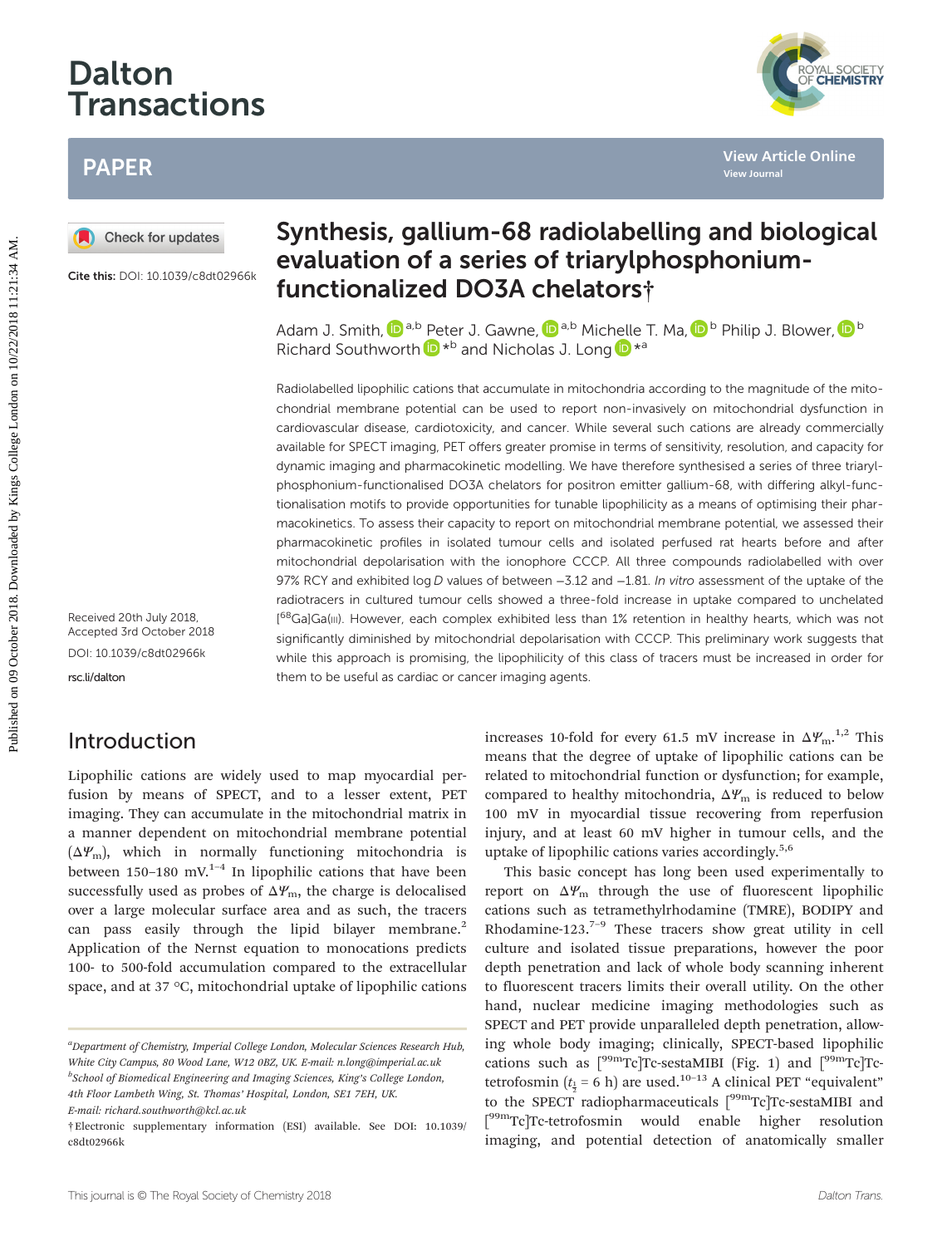

Fig. 1 [<sup>99m</sup>Tc]Tc-sestaMIBI and [<sup>18</sup>F]MitoPhos\_07, two examples of lipophilic and cationic radiotracers.<sup>10,27</sup>

tissue defects with aberrant  $\Delta \varPsi_m$ . In addition, PET radiotracers allow for dynamic imaging, so that the kinetics of influx and efflux can be easily followed. It should also be noted that there exist examples of multimodal optical/PET imaging agents, which consist of a fluorophore functionalised with a PET radioisotope. $14-16$  These compounds allow for the combination of the high resolution of optical imaging with the depth penetration of PET imaging.

PET radioisotopes such as carbon-11 and fluorine-18 ( $t_{\frac{1}{2}}$  = 20 and 109.7 min respectively) have previously been incorporated into lipophilic triphenylphosphonium (TPP) cations. TPP is widely known to target mitochondria since the cationic charge nominally residing on the phosphorus atom can be delocalised around the aromatic rings. $3,4,17,18$  The first PET tracer to utilise TPP was designed by Fukuda et al. and consisted of TPP methylated with carbon-11 (methylTPP).<sup>19</sup> Since then, there have been many different types of TPP-functionalised PET tracers for mitochondrial imaging, most commonly using fluorine-18 since its longer half-life facilitates clinical imaging.<sup>20–25</sup> Recently, our group has synthesised the MitoPhos series of tracers, which are fluorine-18 radiolabelled alkyl-functionalised triarylphosphonium (TAP) cations, in order to provide radiotracers with tunable lipophilicity. One example of this series is  $[{}^{18}F]$ MitoPhos\_07, shown in Fig. 1.<sup>26,27</sup>

Metallic PET radioisotopes, such as copper-64 and gallium-68 ( $t_{\frac{1}{2}}$  = 12.7 h and 68 min respectively) have the advantage that once the chelator has been synthesised, the radiometal can be added via a simple final synthetic step. Chelators such as DO3A-xy-TPP, which consist of a DO3A chelating moiety, a xylyl linking group (xy) and a TPP cation, have been shown to chelate copper-64 to form effective tumour imaging

agents.28–<sup>30</sup> Unlike cyclotron-produced copper-64, gallium-68 is generator-produced, and so has the potential to be more widely used as generators become clinically widespread.<sup>31-34</sup> There has been some preliminary work on synthesising gallium-labelled lipophilic cations for mitochondrial imaging e.g. Kardashinsky et al. have synthesised DO3A-xy-TAP chelators for gallium-67, in which the TAP groups exhibit methyl and pyridyl functionalisation. $35-37$  However, no mitochondrial uptake studies have been performed on these chelators, and their utility as gallium-68 based imaging agents has yet to be explored.

In this study, we present a series of DO3A chelators for gallium-68 complexation, functionalised with triphenylphosphonium, tritolylphosphonium (TTP) and trixylylphosphonium (TXP) (Fig. 2). These chelators are designed to combine the rationale behind the DO3A-xy-TPP chelators previously used for copper-64 and gallium-67 chelation, with tunable lipophilicity afforded by alkyl-functionalised triarylphosphonium cations in order to form the novel chelators DO3A-xy-TTP and DO3A-xy-TXP. $27,29,37$  After initial synthesis and characterisation of the ligands, their radiolabelling characteristics and  $\log D$  values were analysed to give an indication of their potential use as mitochondrial imaging agents. The tracers



Fig. 2 The three gallium-68 chelate complexes synthesised in this study: [<sup>68</sup>Ga]Ga-DO3A-xy-TPP, [<sup>68</sup>Ga]Ga-DO3A-xy-TTP and [<sup>68</sup>Ga]Ga-DO3A-xy-TXP.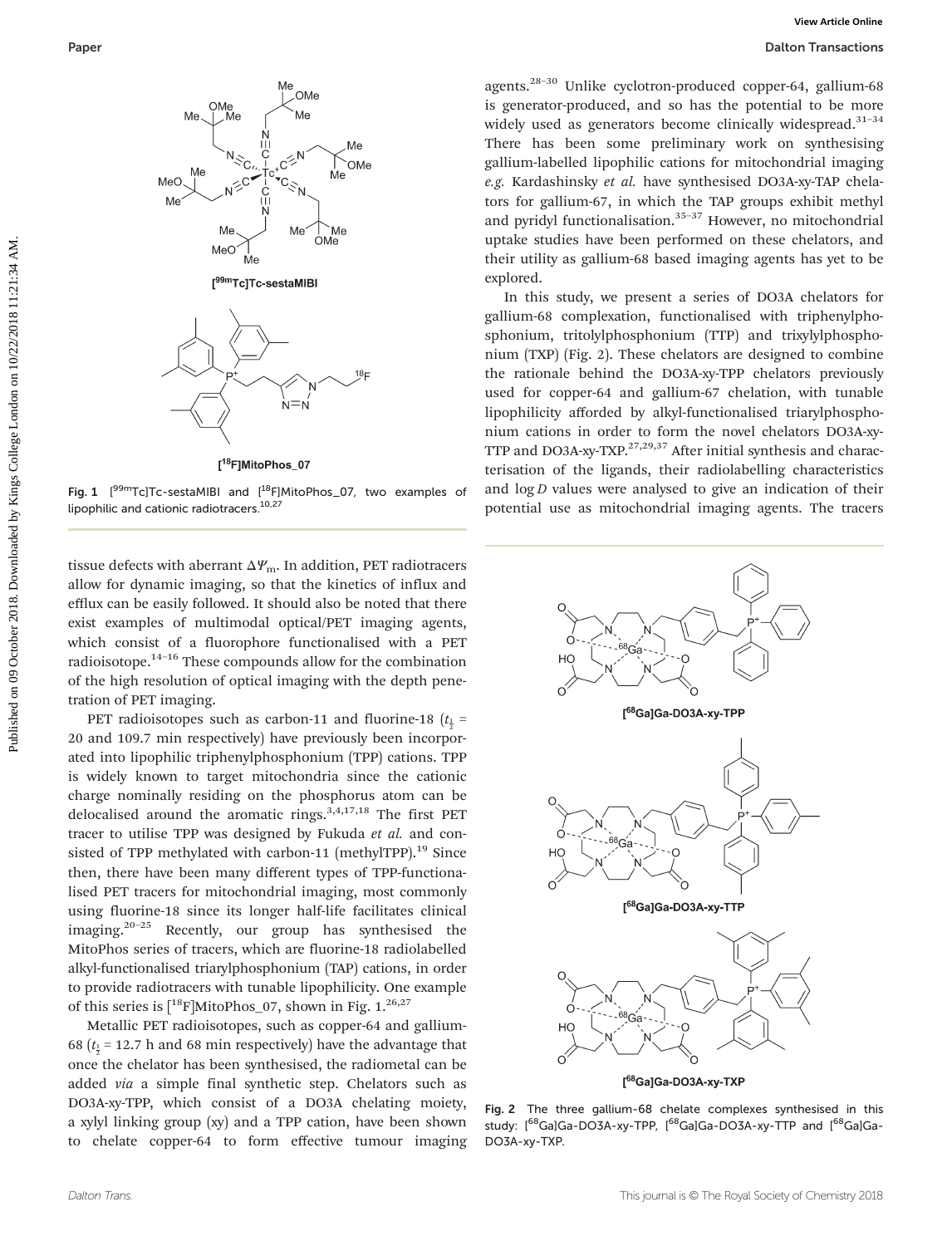were biologically evaluated in cultured tumour cells and using the ex vivo Langendorff isolated perfused heart model with a unique triple gamma detector system, which has been used previously in our group to assess radiotracer pharmacokinetics.38–<sup>41</sup>

### Results

#### Synthesis of the DO3A-xy-TAP chelators

DO3A-xy-TAP chelators were synthesised as outlined in Scheme 1. The synthesis combined methodologies used by Haslop et al., Wang et al. and Kardashinsky et al.<sup>27,28,37</sup> Firstly, an alkyl-functionalised aryl bromide was converted into a Grignard reagent before being reacted with phosphorus trichloride to form a triarylphosphine (1). This strategy allowed tuning of the final tracer lipophilicity by altering the alkyl functionalisation, in accordance with the work performed by Haslop et  $al^{27}$  Whilst anaerobic and anhydrous conditions were maintained as far as possible, some triarylphosphine was found by  ${}^{31}P{^1H}$ -NMR to be oxidised to its phosphine oxide. The phosphine oxide impurity did not require additional purification, since it was inert during the subsequent nucleophilic substitution step due to the lack of a phosphorus-centred lone pair. Dation Transactions<br>
We according to correct on the correct of the college and the collect on the collect on the collect on the collect on the collect of the collect on the collect on the collect on the collect on the col

Secondly, the triarylphosphine was reacted with  $\alpha, \alpha'$ dibromo-m-xylene to form the phosphonium compound and incorporate the xylyl linking group (2). Wang et al. performed this reaction at 100 °C in toluene, forming a mixture of the desired monosubstituted product as well as starting material and disubstituted impurities.<sup>28</sup> Instead, we performed the reaction at the lowest temperature at which the dibromoxylene fully dissolves in toluene, *i.e.* 60 °C. At this temperature, as 2 forms, it precipitates out of the non-polar toluene solvent, and thus can be readily isolated by vacuum filtration.

The monocationic bromoxylene phosphonium derivative 2 was then reacted with tris-tert-butyl-protected DO3A hydrobromide to form TAP-functionalised DO3A derivatives  $(3)$ .<sup>42</sup> Using sodium carbonate as an inorganic base allowed for the purification by recrystallisation of the tris-tert-butyl protected intermediate, as well as its characterisation by NMR. The final step was deprotection of the tert-butyl protected carboxylates (3) using trifluoroacetic acid, followed by purification by semipreparative reverse-phase HPLC.

#### Radiolabelling studies of DO3A-xy-TAP with  $[$ <sup>68</sup>Ga]GaCl<sub>3</sub> eluate

All three DO3A-xy-TAP compounds were radiolabelled and analysed using the same protocol. The ligand was dissolved in aqueous ammonium acetate solution in order to partially neutralise the acidic generator eluate containing  $\int_{0}^{68}Ga|Ga(m)|$ . Next, the  $\int^{68} \text{Ga} | \text{Ga} | \text{m} \rangle$  eluate was added, and the resulting mixture was heated at 100 °C for 30 minutes. As a quality control (QC) method, instant thin-layer chromatography (iTLC) was employed, using a mobile phase of 0.1 M EDTA, in which unchelated  $\int^{68}$ Ga $\vert$ Ga(III) migrated to the solvent front, and left the cationic complex, which resisted transchelation to EDTA, on the baseline. iTLC analysis gave RCY values of 98, 100 and 97% for 100 μM concentrations of [68Ga]Ga-DO3A-xy-TPP, TTP and TXP respectively. Due to the high RCY of the three radiolabelling processes, no post-purification was undertaken.

Finally, the reaction mixture was analysed by radioHPLC to determine whether a single complex had formed and to give an initial indication of its lipophilicity. The radioHPLC traces obtained for the three compounds are shown in normalised form in Fig. 3. In each trace, a small peak can be seen at approximately 2 minutes, which corresponds to unreacted/ non-chelated  $\int^{68}Ga|Ga(m)$  species, and a single major peak corresponding to the complex, showing no evidence of isomerism. The relative retention times of the three compounds provide an insight into the lipophilicities of the three compounds. As can be seen from Fig. 2, increased TAP alkylation results in a longer retention time on a reverse-phase C-18 column, and indicates relatively greater lipophilicity. This trend is also seen in analogous HPLC traces of the unchelated



Scheme 1 Synthesis of DO3A-xy-TAP chelators. DO3A tris-<sup>t</sup>Bu·HBr was synthesised according to previously reported procedures.<sup>42</sup> Reaction conditions: (i) Mg then PCl<sub>3</sub>, dry THF, anaerobic conditions; (ii)  $\alpha$ , $\alpha'$ dibromo-p-xylene, toluene, 60 °C; (iii) DO3A tris-<sup>t</sup>Bu·HBr, Na<sub>2</sub>CO<sub>3</sub>, MeCN, reflux; (iv) TFA, semi-prep HPLC. The choice of the aryl bromide determines which DO3A-xy-TAP variant is synthesised: Ar = phenyl, DO3A-xy-TPP; Ar = tolyl, DO3A-xy-TTP; Ar = m-xylyl, DO3A-xy-TXP.



Fig. 3 RadioHPLC traces of the three labelled [68Ga]Ga-DO3A-xy-TAP compounds (eluent gradient: 100% A for 5 min; 0–80% B in A for 20 min; 100% A for 5 min; flow rate 1 mL min<sup>-1</sup>). All traces have been normalised such that the maximum activity measured for each compound is equal to 1.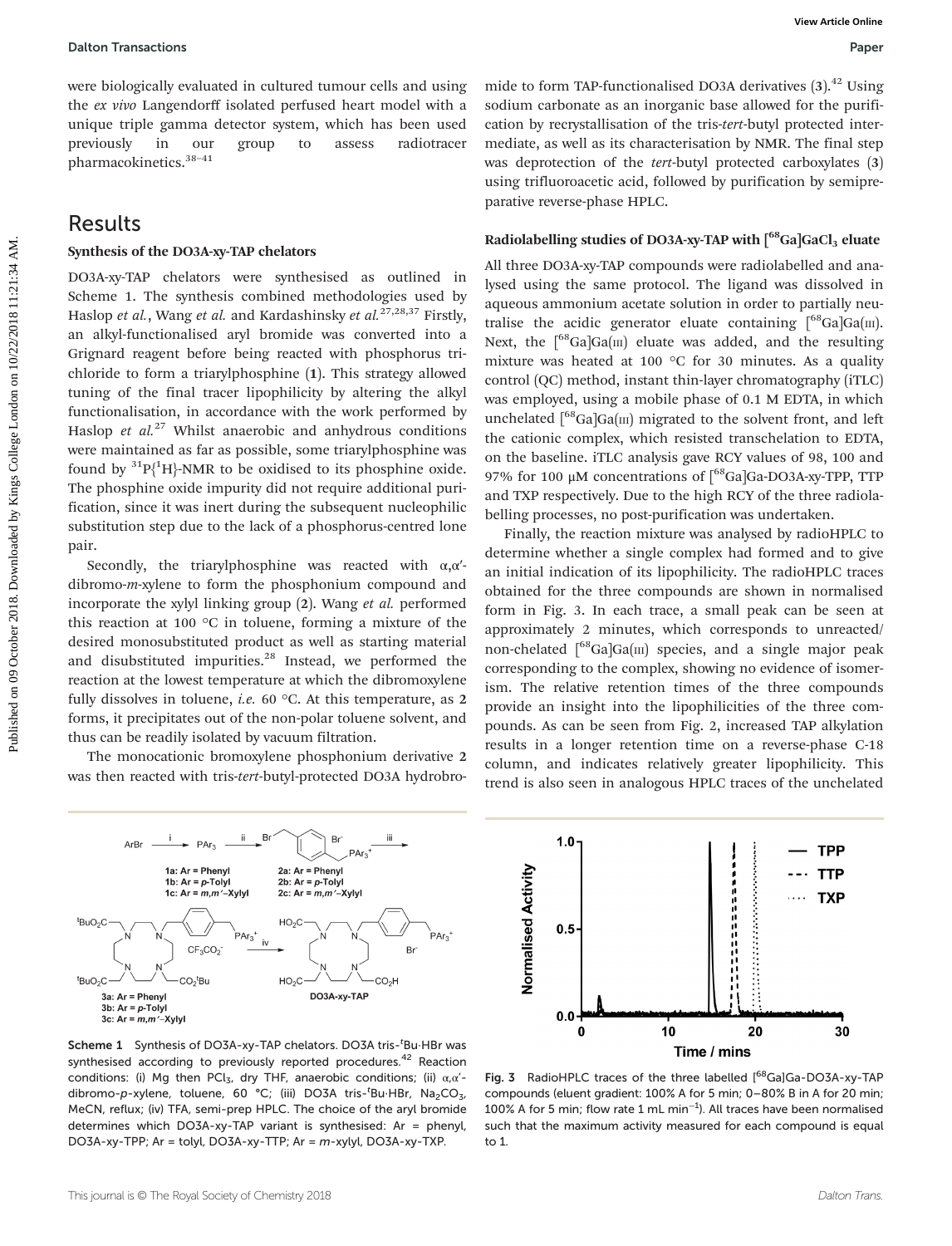Table 1 Retention times (in minutes) of the unchelated DO3A-xy-TAP ligands, along with their gallium-68-radiolabelled analogues as measured by HPLC. HPLC conditions are identical to those described in Fig. 3

| $Ar=$      | Unchelated ligand | $\int^{68}$ Ga]Ga complex |
|------------|-------------------|---------------------------|
| <b>TPP</b> | 14.3              | 14.8                      |
| <b>TTP</b> | 17.2              | 17.6                      |
| <b>TXP</b> | 18.5              | 19.9                      |
|            |                   |                           |

ligands; the retention times of which are summarised in Table 1. The unchelated ligands also show shorter HPLC retention times by HPLC than their gallium-68-labelled counterparts, which indicates an increase in lipophilicity upon chelation, a result of the hydrophilicity of the carboxylate arms decreasing upon binding to the metal centre.

### Lipophilicity measurements of [<sup>68</sup>Ga]Ga-DO3A-xy-TAP compounds

To measure the lipophilicities of the radiotracers, their octanol/PBS partition coefficients at  $pH$  7.4 ( $log D$ ) were determined using a conventional 'shake-flask' method. The log D values, shown in Fig. 4, were determined to be  $-3.12 \pm 0.17$ ,  $-2.66 \pm 0.09$  and  $-1.81 \pm 0.02$  for [<sup>68</sup>Ga]Ga-DO3A-xy-TPP, TTP and TXP respectively  $(n = 6$  for all compounds).

### In vitro quantification of [<sup>68</sup>Ga]Ga-DO3A-xy-TXP uptake in tumour cells

Intracellular/extracellular concentration ratios for [<sup>68</sup>Ga]Ga-DO3A-xy-TXP and unchelated  $\int^{68}Ga|Ga(m)|$  in breast cancer cells (MDA-MB 231) in vitro were calculated, and are summarised in Fig. 5.  $\int^{68}$ Ga]Ga-DO3A-xy-TXP shows a ratio of 10.03  $\pm$  0.45, indicating that the tracers localise inside the tumour cells. In comparison,  $\int_{0}^{68}Ga|Ga(m)$  shows a ratio of 3.43 ± 0.39, indicating that the chelator facilitates a three-fold increase in radiotracer uptake compared to unchelated  $[68]$ Ga $|Ga(III)|$ . A trypan blue cell viability study showed over 90% of cells used in both the [<sup>68</sup>Ga]Ga-DO3A-xy-TXP and control experiments survived.



Fig. 4 Log D values obtained of the three labelled  $[<sup>68</sup>Ga]Ga-DO3A-xy-$ TAP compounds. Data are mean  $\pm$  SD (n = 6).



Fig. 5 Results of the in vitro tumour cell uptake experiment for  $[<sup>68</sup>Ga]$ Ga-DO3A-xy-TXP and unchelated [<sup>68</sup>Ga]Ga(III) control. Measurements were taken in triplicate. Data are mean  $+$  SD.  $*$  =  $P$  < 0.05.

### Quantification of [68Ga]Ga-DO3A-xy-TXP myocardial uptake using the Langendorff isolated perfused heart model

We have previously made use of the Langendorff isolated perfused heart model to provide an ex vivo assessment of myocardial radiotracer uptake, with a unique triple radiodetector system which allows for accurate determination of time-activity curves.<sup>38-41</sup> The time-activity curves for each of the three radiodetectors quantify radiotracer entering the heart (arterial detector), radiotracer retention in the heart (heart detector) and radiotracer exiting the heart (venous detector). The ex vivo nature of the experiment means that the behaviour of the tracer in the myocardium can be evaluated accurately and reproducibly without the complications of the in vivo setting such as aberrant metabolism or regional changes in perfusion, and haemodynamic parameters can be easily monitored, whilst maintaining constant perfusion to determine the specific contribution of mitochondrial membrane potential to tracer pharmacokinetics.

To assess radiotracer uptake under conditions in which  $\Delta Y_m$  is reduced, the heart was infused with a 600 nM solution of the ionophore carbonyl cyanide m-chlorophenyl hydrazone (CCCP).<sup>43</sup> We have previously found that this concentration is optimal to effect complete  $\Delta \Psi_{\text{m}}$  depolarisation, validated using the clinical SPECT radiopharmaceutical,  $[{}^{99m}Tc]Tc$ sestaMIBI (Fig. 1) to ensure validity of the model for this set of experiments.<sup>44</sup> As shown in Fig. 6A and summarised in Fig. 6B,  $\int^{\text{99m}} \text{Tc}}$ ]Tc-sestaMIBI demonstrates 30 ± 0.03% (n = 4) radiotracer retention after 15 minutes in hearts under normal conditions, but  $0 \pm 0.04\%$  ( $n = 4$ ) retention after 15 minutes in hearts under depolarising conditions.<sup>12</sup>

[<sup>68</sup>Ga]Ga-DO3A-xy-TXP (1 MBq) was injected as a bolus into the flow of Krebs buffer. Arterial influx, myocardial retention and venous efflux of radiotracer were measured using each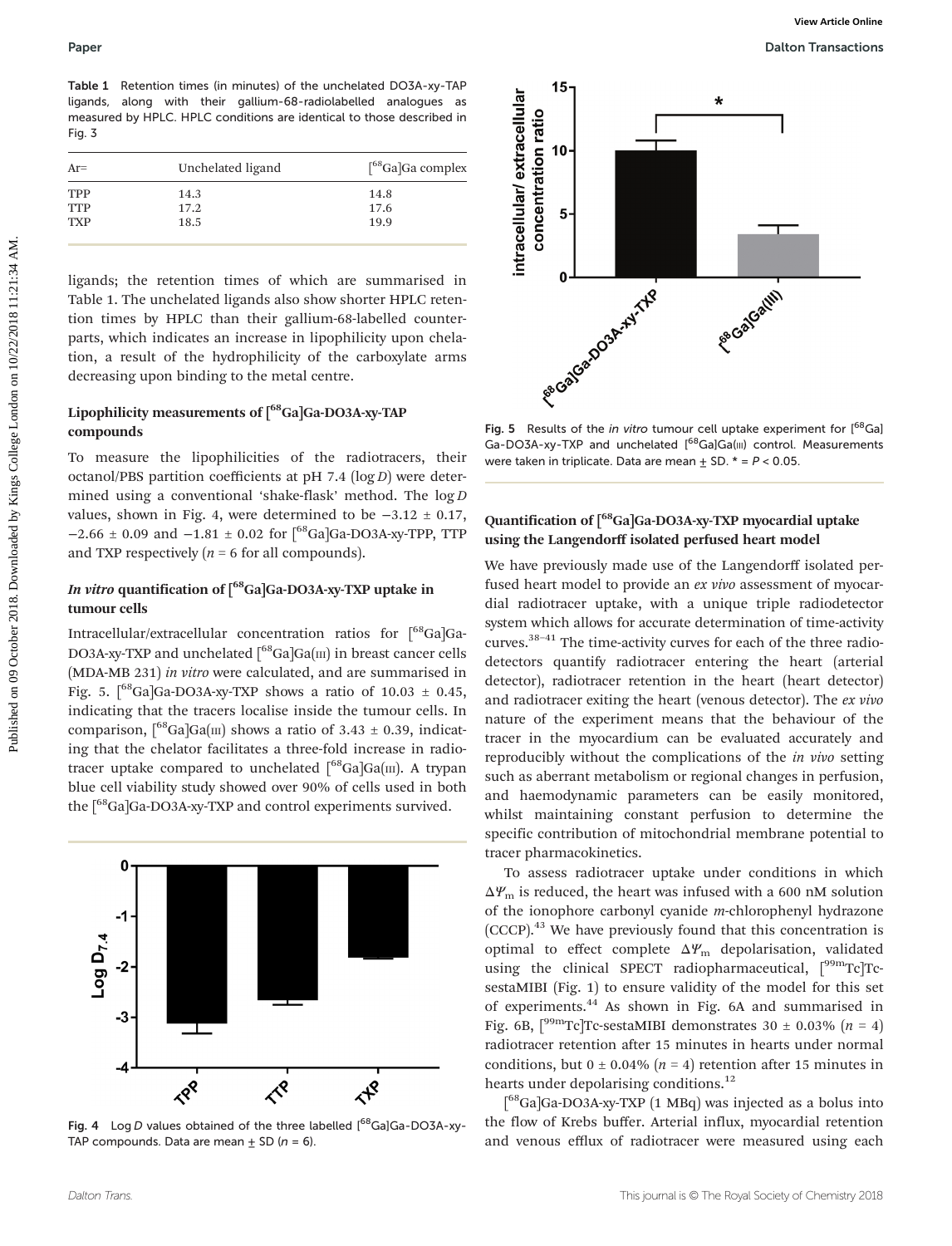

Fig. 6 (A and C) Representative example of data output of the triple-gamma detector system for [<sup>99m</sup>Tc]Tc-sestaMIBI and [<sup>68</sup>Ga]Ga-DO3A-xy-TXP respectively. (B and D) Retention values obtained using the two-injection protocol 15 minutes post-injection for [<sup>99m</sup>Tc]Tc-sestaMIBI and [<sup>68</sup>Ga]Ga-DO3A-xy-TXP respectively. Control data were obtained from the injection before CCCP infusion, whilst CCCP data were obtained during 600 nM CCCP infusion. Data for [<sup>99m</sup>Tc]Tc-sestaMIBI are mean  $\pm$  SD (n = 4). \* = P < 0.05. Data for [<sup>68</sup>Ga]Ga-DO3A-xy-TXP are mean  $\pm$  SD (n = 3).

respective γ-detector (Fig. 6A and C) for 15 min. Then, to assess radiotracer uptake under depolarising conditions, the same heart was infused with CCCP. After 5 min of infusion with CCCP, the second bolus of  $\int_{0}^{68}Ga]Ga-DO3A-xy-TXP$  was injected, and the passage of radioactivity through the perfusion system was monitored using the three γ-detectors. As shown by Fig. 6C, most of the injected  $\int^{68}Ga$  Ga-DO3A-xy-TXP washed out of the heart within 3 minutes of bolus administration, irrespective of whether the mitochondria were depolarised. This stands in contrast to the control data for mitochondrial depolarisation dependant uptake of  $\int_{0}^{99m}Tc$ TcsestaMIBI discussed previously. The average retained gallium-68 activity between 14–15 minutes post-injection over 3 experiments is reported in Fig. 6D. [<sup>68</sup>Ga]Ga-DO3A-xy-TXP showed 1% retention in both control and CCCP-infused hearts. Over 3 experiments, there was no statistically significant difference between [<sup>68</sup>Ga]Ga-DO3A-xy-TXP retention in control and CCCP infused hearts.

### **Discussion**

The series of DO3A-xy-TAP compounds was designed to be simple to synthesise and purify, whilst also being easy to modify in order to generate a series of compounds with tunable lipophilicity. Unlike other syntheses of TAP-functionalised DO3A compounds, this work utilises a highly modular approach, which allows a library of compounds to be synthesised using identical reaction protocols. Use of a lower reaction temperature during formation of the phosphonium cation allows for the facile isolation of the pure target compound, which is especially useful given the difficulties in purifying phosphonium cations using column chromatography.

Upon radiolabelling, the three gallium-68 radiolabelled compounds synthesised all show high RCY values above 97%, despite the size mismatch between DO3A and  $Ga(m)$  cations. Whilst DO3A is not an ideal chelator for  $Ga(m)$  cations since radiolabelling requires heating and lengthy reaction times, it was chosen for the simplicity of its functionalisation chemistry. A useful part of this work is the method for the QC of gallium-68 labelled lipophilic cations. Basing this method on the facile chelation of  $Ga(m)$  by EDTA means that this method should be easily applicable to future syntheses of all gallium-68 labelled lipophilic cations.

Functionalisation of the TAP moiety with alkyl groups has been shown to dramatically affect the lipophilicity of the radiotracers with a 0.5 unit difference between the TPP and TTPfunctionalised compounds, and a 0.8 unit difference between the TTP and TXP-functionalised compounds. It is interesting that even when conjugated to the bulky and hydrophilic DO3A chelator, such a small change as the addition of three methyl groups to the TPP group has such a dramatic effect on the  $log D$  values. The  $log D$  values of the compounds are low when compared to other lipophilic cationic compounds such as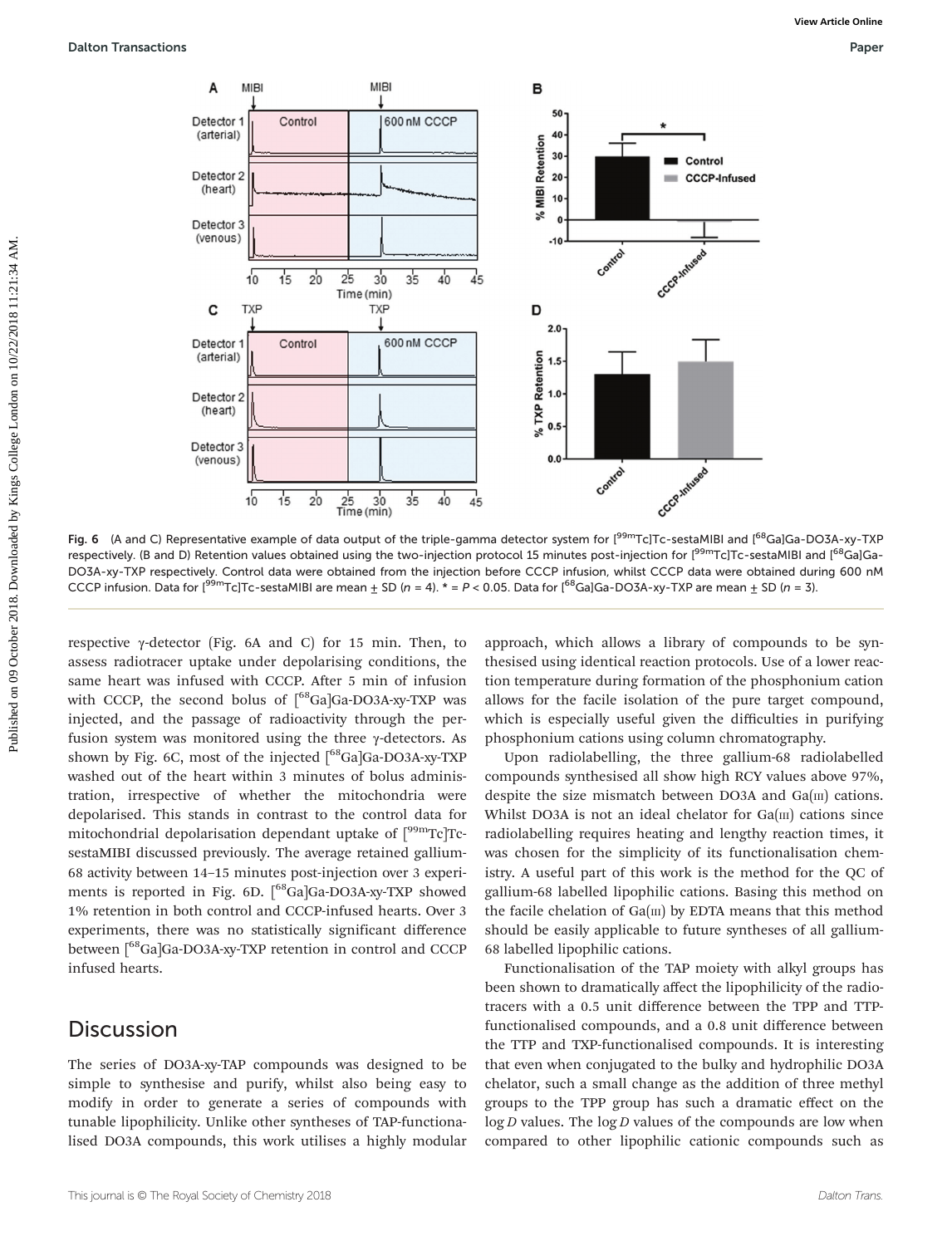$[{}^{99m}$ Tc]Tc-sestaMIBI, which has a log D value of 1.29.<sup>45</sup> Nevertheless, it was decided to assess the tracer ex vivo as there is precedent of cations with low  $log D$  values crossing lipid bilayer membranes.<sup>25,46</sup>

Uptake experiments with [<sup>68</sup>Ga]Ga-DO3A-xy-TXP in tumour cells were undertaken *in vitro*, due to the high  $\Delta Y_m$  values often found in tumour cells.<sup>1,2,6,47-49</sup> In this study,  $\int_{0}^{68}Ga$ ]Ga-DO3A-xy-TXP showed a three-fold increase in uptake in the cancer cell line when compared to unchelated  $[$ <sup>68</sup>Ga]Ga(III), indicating that the chelator facilitates uptake of gallium-68 into tumour cells.

Analysis using the perfused heart model showed no statistically significant difference in [<sup>68</sup>Ga]Ga-DO3A-xy-TXP retention between healthy and CCCP-infused hearts. In addition, the cardiac uptake of our compounds was low when compared to the parallel study performed using  $[{}^{99m}$ Tc]Tc-sestaMIBI. This is likely a result of the lower lipophilicity of  $\int^{68}$ Ga]Ga-DO3A-xy-TXP hindering passage through the lipid bilayer membrane. Since the membrane potential in a normally functioning heart does not facilitate uptake of these tracers in cardiac cells, there will then be no difference in uptake once the mitochondria have been depolarized by CCCP infusion. This preliminary work suggests that while this approach is promising from a synthetic strategy perspective, the lipophilicity of this class of tracers must be increased in order for them to be useful as cardiac or cancer imaging agents.

### **Conclusions**

We have synthesised a series of TAP-functionalised DO3A ligands for gallium-68 chelation with a view to synthesising lipophilic cationic radiotracers. The synthetic methodology developed is effective and entirely modular, and can be the basis of a strategy for synthesising libraries of tracers with tunable lipophilicities, by varying the chelator, linker and cation. The results encourage the development of future gallium-68 labelled lipophilic cations with chelators more appropriate for the efficient formation of lipophilic and positively charged complexes of gallium-68.

### Experimental procedures

### Materials and instrumentation

Commercially available reagent grade solvents and chemicals were used without further purification. All gas mixtures were purchased from BOC Industrial Gases.  ${}^{1}H, {}^{13}C(^{1}H), {}^{19}F(^{1}H),$  ${}^{31}P{^1H}$ , COSY, HSQC, and HMBC NMR spectra were obtained using a Bruker AVIII 400 spectrometer. High Resolution Electrospray Mass Spectrometry was carried out on a Waters LCT Premier (ES-ToF)/Acquity i-Class spectrometer. HPLC was performed on an Agilent 1200 Series Liquid Chromatograph with UV and LabLogic Flow-Count detector with a sodiumiodide probe (B-FC-3200). Mobile phase A contained water with 0.1% TFA, and mobile phase B contained MeCN with

0.1% TFA. Semi-preparative reverse phase HPLC was conducted using an Agilent Eclipse XDB-C18 column (21.2 × 150 mm, 5 μm) with a 5 mL min<sup>-1</sup> flow rate and UV spectroscopic detection at 214 nm. Analytical reverse phase HPLC was conducted using an Agilent Eclipse XDB-C18 column (4.6 × 150 mm, 5 μm) with a 1 mL min<sup>-1</sup> flow rate and UV spectroscopic detection at 250 nm. Gallium-68 was eluted as [<sup>68</sup>Ga]GaCl<sub>3</sub> from an Eckert and Ziegler gallium-68 generator using a 0.1 M solution of hydrochloric acid.

### Synthesis

Synthesis of tris(3,5-dimethylphenyl)phosphane (1c) was performed according to previously reported literature procedures by Haslop et al.<sup>27</sup> Synthesis of 1,4,7-tris(tert-butoxycarbonylmethyl)-1,4,7,10-tetraazacyclododecane hydrobromide (DO3Atriester·HBr) was performed according to previously reported literature procedures by Jagadish et  $al$ .<sup>42</sup>

Tri-p-tolylphosphane (1b). This compound was originally synthesised by Mann  $et$   $al$ <sup>50</sup> The methodology used here was a modification of the procedure described by Haslop et  $al^{27}$ A solution of 4-bromotoluene (2.89 mL, 23.5 mmol) in anhydrous THF (10 mL) was added dropwise whilst maintaining reflux to magnesium turnings (0.57 g, 23.5 mmol) in a Schlenk flask under  $N_2$ . The resulting suspension was stirred for 2 h before a solution of  $\text{PCl}_3$  (0.69 mL, 7.8 mmol) in anhydrous THF (15 mL) was added dropwise whilst maintaining reflux, and the resulting mixture was stirred for a further 2 h. The reaction was quenched with water (10 mL), and the organic phase was isolated. The organic solvent was removed under reduced pressure to yield the title compound as a pale yellow solid (0.96 g, 40%). <sup>1</sup>H-NMR (400 MHz, CDCl<sub>3</sub>)  $\delta_{\rm H}$  (ppm): 7.24  $(6H, m)$ , 7.17  $(6H, m)$ , 2.38  $(9H, s, CH_3)$ . <sup>13</sup>C{<sup>1</sup>H}-NMR (100 MHz, CDCl<sub>3</sub>)  $\delta_c$  (ppm): 138.6, 133.8, 129.4, 129.3, 21.4.<br><sup>31</sup>P{<sup>1</sup>H}-NMR (162 MHz, CDCl<sub>3</sub>)  $\delta_p$  (ppm): −7.9. HRMS (ES-TOF+):  $m/z$  calcd for  $C_{21}H_{22}P$  ([M + H]<sup>+</sup>) 305.1459, found 305.1445. **Public Matrix 1998 Public Matrix Amelia** in a login volume of 1.20,  $\frac{1}{2}$  College London on the collection of the collection of the collection of the collection of the collection of the collection of the collection

### General procedure 1: monosubstitution of  $\alpha, \alpha'$ -dibromo-pxylene with aryl-functionalized triarylphosphines (2)

The methodology used was a modification of the procedure described by Wang et al.<sup>28</sup> α,α'-Dibromo-p-xylene (1 eq.) was added to toluene (5 mL) and heated to 60 °C until all the solid had dissolved. To this, a solution of the triarylphosphine (1 eq.) in toluene (6 mL) was added dropwise, before the resulting solution was stirred at 60  $\degree$ C under an N<sub>2</sub> atmosphere overnight. The white precipitate was isolated by filtration, before being washed with toluene (5 mL) and  $Et<sub>2</sub>O$  (2  $\times$  10 mL), then dried in vacuo to yield the desired product.

(4-(Bromomethyl)benzyl)triphenylphosphonium bromide (2a). This compound was originally synthesised by Wang et  $al^{28}$ . Following general procedure 1, the title compound was prepared from  $\alpha, \alpha'$ -dibromo-p-xylene (0.53 g, 2 mmol) and triphenylphosphine (0.54 g, 2 mmol) as a white solid (0.86 g, 82%). <sup>1</sup>H NMR (400 MHz, CDCl<sub>3</sub>)  $\delta_{\rm H}$  (ppm): 7.73 (9H, m, m/p-Ar), 7.60 (6H, m, o-Ar), 7.11 (4H, d,  $^{3}J_{\text{HH}}$  = 1.3 Hz, C<sub>6</sub>H<sub>4</sub>), 5.50 (2H, d,  $^2J_{HP}$  = 14.6 Hz, CH<sub>2</sub>P), 4.37 (2H, d,  $^4J_{HH}$  = 1.3 Hz,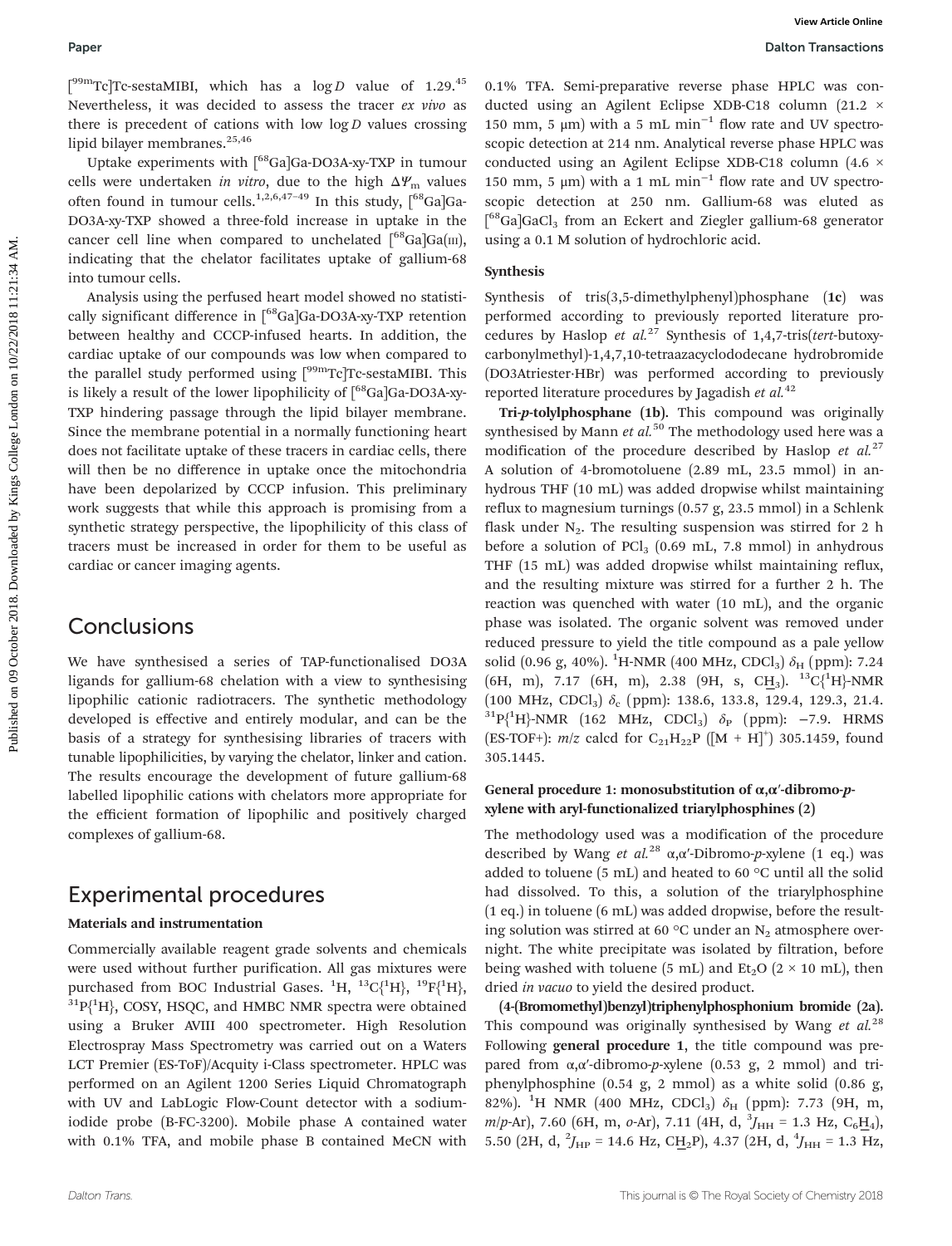CH<sub>2</sub>Br). <sup>13</sup>C{<sup>1</sup>H}-NMR (100 MHz, CDCl<sub>3</sub>)  $\delta$ <sub>C</sub> (ppm): 138.2 (d, <sup>4</sup>L<sub>1</sub> - 4.4 Hz, n, Ar). 135.1 (d, <sup>5</sup>L<sub>1</sub> - 2.8 Hz). 134.5 (d, <sup>2</sup>L<sub>1</sub> - $J_{\rm CP}$  = 4.4 Hz, p-Ar), 135.1 (d,  $^5J_{\rm CP}$  = 2.8 Hz), 134.5 (d,  $^2J_{\rm CP}$  = 9.3 Hz,  $o$ -Ar), 132.1 (d,  $^3J_{\rm CP}$  = 6.1 Hz,  $\underline{C_6}H_4$ ), 130.3 (d,  $^3J_{\rm CP}$  = 6.1 Hz, *m*-Ar), 129.5 (d,  $^{4}J_{\text{CP}}$  = 3.5 Hz,  $\underline{C_6}H_4$ ), 127.9 (d,  $^{3}J_{\text{CP}}$  = 8.8 Hz), 117.9 (d,  $^{1}J_{\text{CP}}$  = 85.9 Hz, *i*-Ar), 33.0 (CH<sub>2</sub>Br), 30.5 (d,  $^{1}J_{\text{CP}}$  = 47.2 Hz,  $\underline{CH}_{2}P$ ).  $^{31}P_{1}^{1}H_{1}^{1}NMR$  (162 MHz, CDCl<sub>3</sub>)  $\delta_P$  (ppm): 23.5. HRMS (ES-TOF+):  $m/z$  calcd for C<sub>26</sub>H<sub>23</sub>BrP ([M − Br]<sup>+</sup> ) 445.0721, found 445.0737.

(4-(Bromomethyl)benzyl)tri-p-tolylphosphonium bromide (2b). Following general procedure 1, the title compound was prepared from α,α′-dibromo-p-xylene (0.53 g, 2 mmol) and trip-tolylphosphane (0.72 g, 2 mmol) as a white solid  $(1.04 \text{ g})$ , 92%). <sup>1</sup>H NMR (400 MHz, CDCl<sub>3</sub>)  $\delta_{\rm H}$  (ppm): 7.54 (6H, m, m-Ar), 7.38 (6H, dd,  ${}^{3}$ <sub>JHP</sub> = 8.2,  ${}^{3}$ <sub>JHH</sub> = 3.2 Hz, o-Ar), 7.13 (2H, d,  ${}^{3}$ <sub>J</sub> = 8.1 Hz, C H ), 7.08 (2H dd,  ${}^{3}$ J = 8.4  ${}^{4}$ J = 2.4 Hz  $J_{\text{HH}}$  = 8.1 Hz, C<sub>6</sub>H<sub>4</sub>), 7.08 (2H, dd,  $^{3}J_{\text{HH}}$  = 8.4,  $^{4}J_{\text{HP}}$  = 2.4 Hz,  $C_6H_4$ ), 5.24 (2H, d,  ${}^2J_{HP}$  = 14.5 Hz, CH<sub>2</sub>P), 4.38 (2H, s, CH<sub>2</sub>Br), 2.44 (9H, s, CH<sub>3</sub>). <sup>13</sup>C{<sup>1</sup>H}-NMR (100 MHz, CDCl<sub>3</sub>)  $\delta_c$  (ppm): 146.3 (d,  $5f_{CP} = 2.6$ , Hz,  $C_6H_4$ ), 138.1 (d,  $4f_{CP} = 3.9$  Hz,  $o$ -Ar), 134.3 (d,  ${}^{2}J_{\text{CP}}$  = 10.4 Hz, p-Ar), 132.0 (d,  ${}^{3}J_{\text{CP}}$  = 5.7 Hz,  $\underline{C_6}H_4$ ), 130.4 (d,  ${}^{3}J_{\text{CP}}$  = 3.4 Hz, *m*-Ar), 129.5 (d,  ${}^{4}J_{\text{CP}}$  = 3.6 Hz,  $\underline{C_6}H_4$ ), 128.1 (d,  ${}^{2}J_{\rm CP}$  = 8.6 Hz,  $C_6H_4$ ), 114.6 (d,  ${}^{1}J_{\rm CP}$  = 88.7 Hz, *i*-Ar), 33.1 (CH<sub>2</sub>Br), 30.9 (d,  $^{1}$ J<sub>CP</sub> = 48.1 Hz, CH<sub>2</sub>P), 22.0 (CH<sub>3</sub>). 33.1 (CH<sub>2</sub>Br), 30.9 (d, <sup>1</sup>J<sub>CP</sub> = 48.1 Hz, CH<sub>2</sub>P), 22.0 (CH<sub>3</sub>).<br><sup>31</sup>P{<sup>1</sup>H}-NMR (162 MHz, CDCl<sub>3</sub>)  $\delta_P$  (ppm): 22.4. HRMS (ES-TOF+):  $m/z$  calcd for C<sub>29</sub>H<sub>29</sub>BrP ([M – Br]<sup>+</sup>) 529.1660, found 529.1669. Anal. calcd for  $C_{29}H_{29}PBr_2$  (found): C, 61.29 (61.22); H 5.14 (5.26).

(4-(Bromomethyl)benzyl)tris(3,5-dimethylphenyl)phosphonium bromide (2c). Following general procedure 1, the title compound was prepared from  $α, α'$ -dibromo-p-xylene (0.53 g, 2 mmol) and tris(3,5-dimethylphenyl)phosphane (0.87 g, 2 mmol) as a white solid  $(2.74 \text{ g}, 88\%)$ . <sup>1</sup>H NMR  $(400 \text{ MHz},$ CDCl<sub>3</sub>)  $\delta_{\text{H}}$  (ppm): 7.34 (3H, s, p-Ar), 7.21 (6H, d,  $^{3}$ J<sub>HP</sub> = 13.0 Hz,  $o$ -Ar), 7.15 (2H, d,  $^3J_{\text{HH}}$  = 7.6 Hz, C<sub>6</sub>H<sub>4</sub>), 7.02 (2H, dd,  $^3J_{\text{HH}}$  = 8.0,  $^{4}$ J<sub>HP</sub> = 2.7 Hz, C<sub>6</sub>H<sub>4</sub>), 5.21 (2H, d,  $^{2}$ J<sub>HP</sub> = 14.3 Hz, CH<sub>2</sub>P), 4.40 (2H, s, CH<sub>2</sub>Br), 2.36 (18H, s, CH<sub>3</sub>). <sup>13</sup>C{<sup>1</sup>H}-NMR (100 MHz, CDCl<sub>3</sub>)  $\delta_C$  (ppm): 140.3 (d, <sup>2</sup>J<sub>CP</sub> = 12.3 Hz,  $\underline{C_6}H_4$ ), 138.0 (d,  $5f_{CP} = 3.5$  Hz,  $C_6H_4$ ), 136.8 (d,  $f_{CP} = 3.5$  Hz,  $C_6H_4$ ), 132.1 (d,  ${}^{3}J_{\text{CP}}$  = 5.1 Hz,  $\underline{C_6}H_4$ ), 131.7 (d,  ${}^{2}J_{\text{CP}}$  = 10.1 Hz, *o*-Ar), 129.3 (d,  $^{4}J_{\text{CP}}$  = 3.5 Hz, p-Ar), 128.5 (d,  $^{3}J_{\text{CP}}$  = 8.7 Hz, m-Ar), 117.8 (d,  $^{1}J_{\text{CP}}$  = 84.5 Hz, *i*-Ar), 33.1 (CH<sub>2</sub>Br), 30.9 (d,  $^{1}J_{\text{CP}}$  = 46.6 Hz,  $\underline{CH}_2P$ ), 21.5 (C $\underline{H}_3$ ).  ${}^{31}P_1^{\{1}H\}$ -NMR (162 MHz, CDCl<sub>3</sub>)  $\delta_P$  (ppm): 22.7. HRMS (ES-TOF+):  $m/z$  calcd for C<sub>32</sub>H<sub>35</sub>BrP ([M − Br]<sup>+</sup> ) 529.1660, found 529.1643. Anal. calcd for  $C_{32}H_{35}PBr_2$  (found): C, 62.97 (62.98); H, 5.78 (5.73).

### General procedure 2 – coupling of triarylphosphanesubstituted bromoxylene to DO3Atriester hydrobromide (3)

The methodology was a modification of the procedure described by Kardashinsky et  $al.^{37}$  To a solution of DO3Atriester·HBr (1 eq.) and triarylphosphane-substituted bromoxylene (1 eq.) in MeCN (15 mL),  $\text{Na}_2\text{CO}_3$  (5 eq.) was added, and the resulting suspension was heated to reflux and stirred under an  $N_2$  atmosphere overnight. The inorganic base was removed by filtration and the solvent removed under reduced pressure. The resulting residue was recrystallized from acetone/ $Et<sub>2</sub>O$  to yield the desired product.

Triphenyl(4-((4,7,10-tris(2-(tert-butoxy)-2-oxoethyl)-1,4,7,10 tetraazacyclododecan-1-yl)methyl)benzyl)phosphonium bromide (3a). Following general procedure 2, the title compound was prepared from DO3Atriester·HBr (0.30 g, 0.5 mmol), 2a (0.26 g, 0.5 mmol) and  $Na<sub>2</sub>CO<sub>3</sub>$  (0.26 g, 2.5 mmol) as a white solid (0.37 g, 76%). <sup>1</sup>H NMR (400 MHz, CDCl<sub>3</sub>)  $\delta_{\rm H}$  (ppm): 7.78 (3H, tt,  ${}^{3}J_{\text{HH}}$  = 6.9,  ${}^{4}J_{\text{HH}}$  = 1.7 Hz, p-Ar), 7.74–7.63 (12H, m, o/m-Ar), 7.05–7.04 (4H, m, C<sub>6</sub>H<sub>4</sub>), 5.33 (2H, broad s, CH<sub>2</sub>P), 3.64 (2H, s,  $C_6H_4CH_2$ ), 3.41–2.11 (22H, m, macrocycle  $H/CH_3CO_2$ ), 1.47  $(18H, s, cis\text{-}C(CH<sub>3</sub>)<sub>3</sub>), 1.43 (9H, s, trans\text{-}C(CH<sub>3</sub>)<sub>3</sub>).<sup>13</sup>C<sub>1</sub><sup>1</sup>H}-NMR$ (100 MHz, CDCl<sub>3</sub>)  $\delta_C$  (ppm): 173.7 (C=O), 172.7 (C=O), 135.6  $(d, {}^{5}J_{CP} = 4.0 \text{ Hz}), 135.3 (d, {}^{4}J_{CP} = 2.7 \text{ Hz}), 134.4 (d, {}^{3}J_{CP} =$ 9.8 Hz), 131.6 (d,  ${}^{3}J_{CP}$  = 5.3 Hz), 130.9 (d,  ${}^{4}J_{CP}$  = 1.8 Hz), 130.4  $(d, {}^{2}J_{CP} = 12.8 \text{ Hz}), 129.9 \text{ (d, } {}^{2}J_{CP} = 8.7 \text{ Hz}), 117.1 \text{ (d, } {}^{1}J_{CP} =$ 86.0 Hz), 83.1 (cis-C(CH<sub>3</sub>)<sub>3</sub>), 82.6 (trans-C(CH<sub>3</sub>)<sub>3</sub>), 57.9, 57.0, 50.9, 30.8 (d,  $^1$ J<sub>CP</sub> = 46.5 Hz, CH<sub>2</sub>P), 28.2 (C(CH<sub>3</sub>)<sub>3</sub>), 28.0 (C(CH<sub>3</sub>)<sub>3</sub>). 30.8 (d,  $^1$ <sub>*J*CP</sub> = 46.5 Hz, <u>C</u>H<sub>2</sub>P), 28.2 (C(CH<sub>3</sub>)<sub>3</sub>), 28.0 (C(CH<sub>3</sub>)<sub>3</sub>).<br><sup>31</sup>P{<sup>1</sup>H}-NMR (162 MHz, CDCl<sub>3</sub>)  $\delta_P$  (ppm): 23.1. HRMS (ES-TOF+):  $m/z$  calcd for C<sub>52</sub>H<sub>72</sub>N<sub>4</sub>O<sub>6</sub>P ([M – Br]<sup>+</sup>) 879.5190,  $C_{52}H_{73}N_4O_6P$  ([M – Br + H]<sup>2+</sup>) 440.2628,  $C_{52}H_{74}N_4O_6P$  ([M – Br  $+ 2H$ <sup>3+</sup>) 293.8443. Found: 879.5258, 440.2600, 293.8420. Dalton Transcribthe Fourier (iii)  $\sqrt{2}$  (iii)  $\sqrt{2}$  (iii)  $\sqrt{2}$  (iii)  $\sqrt{2}$  (iii)  $\sqrt{2}$  (iii)  $\sqrt{2}$  (iii)  $\sqrt{2}$  (iii)  $\sqrt{2}$  (iii)  $\sqrt{2}$  (iii)  $\sqrt{2}$  (iii)  $\sqrt{2}$  (iii)  $\sqrt{2}$  (iii)  $\sqrt{2}$  (iii)  $\sqrt{2$ 

Tri-p-tolyl(4-((4,7,10-tris(2-(tert-butoxy)-2-oxoethyl)-1,4,7,10 tetraazacyclododecan-1-yl)methyl)benzyl)phosphonium bromide (3b). Following general procedure 2, the title compound was prepared from DO3Atriester·HBr (0.30 g, 0.5 mmol), 2b (0.28 g, 0.5 mmol) and  $\text{Na}_2\text{CO}_3$  (0.26 g, 2.5 mmol) as a white solid (0.23 g, 47%). <sup>1</sup>H NMR (400 MHz, CDCl<sub>3</sub>)  $\delta$ <sub>H</sub> (ppm): 7.57-7.52  $(6H, m, o-Ar)$ , 7.43  $(6H, dd, \frac{3}{HH} = 8.3, \frac{4}{HH} = 3.3 Hz, m-Ar$ ), 7.07 (2H, dd,  ${}^{3}J_{\text{HH}} = 8.3$ ,  ${}^{4}J_{\text{HH}} = 2.3$  Hz,  $C_6H_4$ ), 7.03 (2H, d,  ${}^{3}I = 8.1$  Hz,  $C$  H  $)$ , 5.18 (2H  $d$ ,  ${}^{2}I = 14A$  Hz,  $C$  H  $)$ ), 3.68  $J_{\text{HH}}$  = 8.1 Hz, C<sub>6</sub>H<sub>4</sub>), 5.18 (2H, d, <sup>2</sup> $J_{\text{HP}}$  = 14.4 Hz, CH<sub>2</sub>P), 3.68  $(2H, s, C_6H_4CH_2), 3.43-2.18$  (16H, m, macrocycle H) 3.04-3.00  $(6H, m, CH_2CO_2), 2.47 (9H, s, ArcH_3)$  1.48 (18H, s, cis-C  $(CH<sub>3</sub>)<sub>3</sub>$ ), 1.43 (9H, s, trans-C $(CH<sub>3</sub>)<sub>3</sub>$ ).  $^{13}C<sub>1</sub><sup>1</sup>H$ }-NMR (100 MHz, CDCl<sub>3</sub>)  $\delta_C$  (ppm): 173.7 (C=O), 172.7 (C=O), 146.4 (C<sub>6</sub>H<sub>4</sub>), 135.6 ( $C_6H_4$ ), 134.3 (d,  ${}^2J_{CP}$  = 10.3 Hz,  $o$ -Ar), 131.5 (d,  ${}^4J_{CP}$  = 6.4 Hz,  $\frac{C_6H_4}{4}$ , 131.0 (d,  $\frac{3}{5}C_P$  = 12.5 Hz,  $C_6H_4$ ), 130.8 (m-Ar), 127.2 (d,  $\frac{4}{4}L = 8.5$  Hz, n-Ar), 114.6 (d,  $\frac{1}{4}L = 8.8$  7 Hz, *i*-Ar), 83.0  $J_{\rm CP}$  = 8.5 Hz, p-Ar), 114.6 (d,  $^{1}J_{\rm CP}$  = 88.7 Hz, *i*-Ar), 83.0  $(C(CH<sub>3</sub>)<sub>3</sub>), 82.6 (C(CH<sub>3</sub>)<sub>3</sub>), 58.0 (C<sub>6</sub>H<sub>4</sub>CH<sub>2</sub>), 56.9 (CH<sub>2</sub>CO<sub>2</sub>), 56.0$  $(CH_2CO_2)$ , 51.0 (broad, macrocycle C), 49.4 (broad, macrocycle C), 31.1 (d,  $^1J_{\text{CP}}$ , CH<sub>2</sub>P), 28.2 (cis-C(CH<sub>3</sub>)<sub>3</sub>), 28.0 (trans-C(CH<sub>3</sub>)<sub>3</sub>), 22.0 (Ar-CH<sub>3</sub>). <sup>31</sup>P{<sup>1</sup>H}-NMR (162 MHz, CDCl<sub>3</sub>)  $\delta_P$  (ppm): 22.1. HRMS (ES-TOF+):  $m/z$  calcd for C<sub>55</sub>H<sub>78</sub>N<sub>4</sub>O<sub>6</sub>P ([M – Br]<sup>+</sup>) 921.5659,  $C_{55}H_{79}N_4O_6P$  ([M – Br + H]<sup>2+</sup>) 461.2863. Found: 921.5684, 461.2828.

Tris(3,5-dimethylphenyl)(4-((4,7,10-tris(2-(tert-butoxy)-2 oxoethyl)-1,4,7,10-tetraazacyclododecan-1-yl)methyl)benzyl)phosphonium bromide (3c). Following general procedure 2, the title compound was prepared from DO3Atriester·HBr (0.30 g, 0.5 mmol), 2c (0.31 g, 0.5 mmol) and  $\text{Na}_2\text{CO}_3$  (0.26 g, 2.5 mmol) as a white solid (0.36 g, 70%).  $^{1}$ H NMR (400 MHz, CDCl<sub>3</sub>)  $\delta_{\rm H}$  (ppm): 7.35 (3H, s, p-Ar), 7.21 (6H, d,  $^3$ J<sub>HP</sub> = 13.1 Hz, *o*-Ar), 7.11 (2H, d,  ${}^{3}J_{\text{HH}} = 8.0 \text{ Hz}$ ), 7.05 (2H, dd,  ${}^{3}J_{\text{HH}} = 8.2$ ,  ${}^{4}I = 2.4 \text{ Hz}$ ), 5.15 (2H d  ${}^{2}I = 14.2 \text{ Hz}$  CH D), 3.68 (2H s)  $J_{\text{HP}}$  = 2.4 Hz), 5.15 (2H, d,  $^{2}J_{\text{HP}}$  = 14.2 Hz, CH<sub>2</sub>P), 3.68 (2H, s), 3.05 (2H, s), 3.01 (4H, s), 2.97–2.16 (16H, m, macrocycle H̲), 2.36 (18H, s, Ar–CH<sub>3</sub>), 1.48 (18H, s, cis-C(CH<sub>3</sub>)<sub>3</sub>), 1.44 (9H, s, trans-C(CH<sub>3</sub>)<sub>3</sub>). <sup>13</sup>C{<sup>1</sup>H}-NMR (100 MHz, CDCl<sub>3</sub>)  $\delta_c$  (ppm): 173.6 (C=O), 172.7 (C=O), 140.2 (d,  ${}^{2}J_{CP}$  = 12.6 Hz,  $C_6H_4$ ),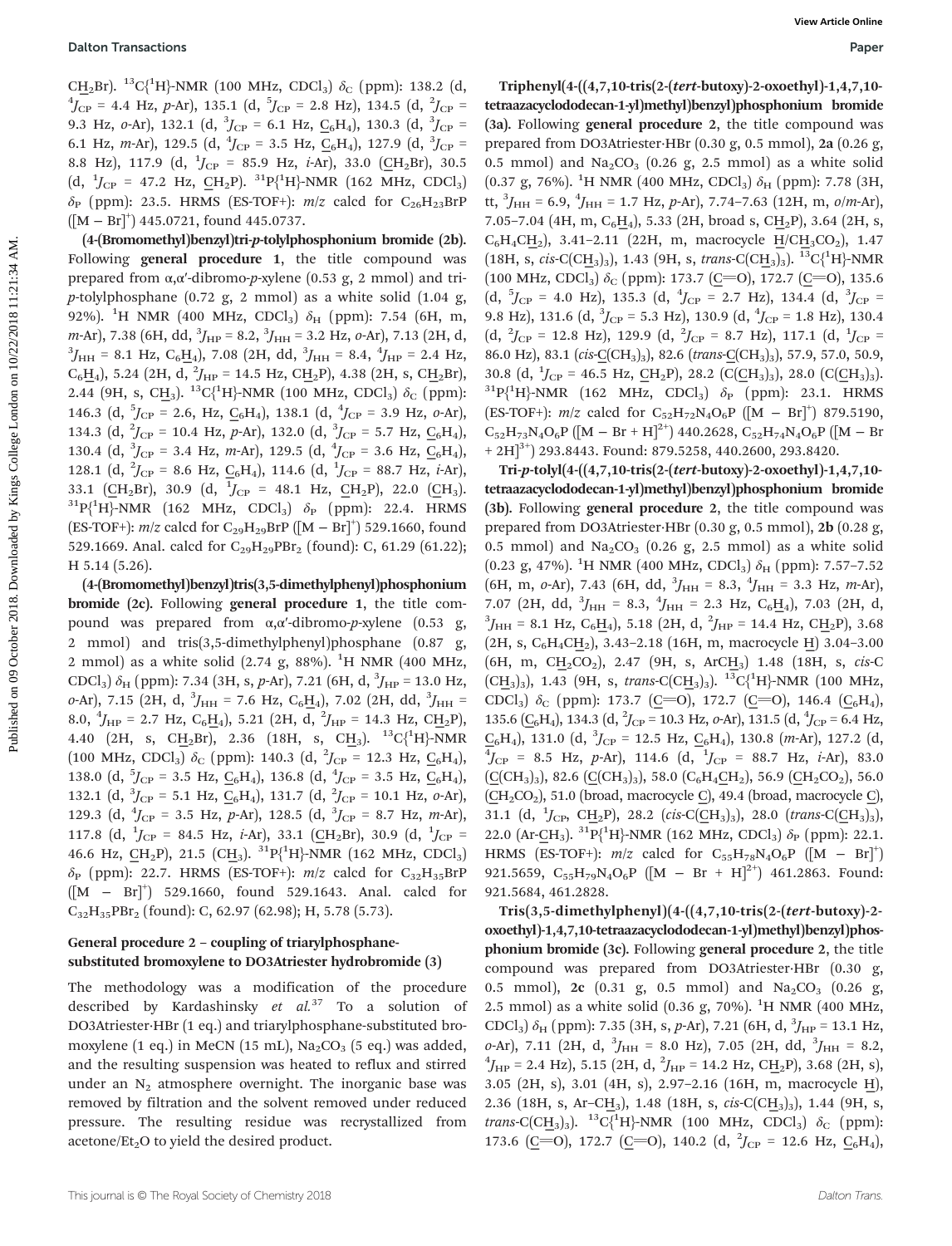136.8 (p-Ar), 135.9 ( $C_6H_4$ ), 131.6 (o-Ar), 131.5 ( $C_6H_4$ ), 130.7  $(\underline{C_6}H_4)$ , 127.5 (d,  $^3J_{CP}$  = 8.3 Hz, *m*-Ar), 117.7 (d,  $^1J_{CP}$  = 84.9 Hz,  $i$ -Ar), 82.9 (CH<sub>2</sub>CO<sub>2</sub>), 82.5 (CH<sub>2</sub>CO<sub>2</sub>), 57.9 (C<sub>6</sub>H<sub>4</sub>CH<sub>2</sub>), 56.7  $(CH_2CO_2)$ , 55.9  $(CH_2CO_2)$ , 50.8 (broad, macrocycle C), 49.2 (broad, macrocycle <u>C</u>), 30.9 (d,  $^{1}J_{\text{CP}}$  = 48.5 Hz, <u>C</u>H<sub>2</sub>P), 28.1 (*cis*- $C(\underline{CH}_3)_3$ , 27.9 (trans-C $(\underline{CH}_3)_3$ ), 21.5 (Ar- $\underline{CH}_3$ ). <sup>31</sup>P{<sup>1</sup>H}-NMR (162 MHz, CDCl<sub>3</sub>)  $\delta_P$  (ppm): 22.4. HRMS (ES-TOF+):  $m/z$  calcd for  $\rm{C}_{58}H_{84}N_{4}O_{6}P$   $([M - Br]^+)$  963.6129,  $\rm{C}_{58}H_{85}N_{4}O_{6}P$   $([M - Br +$  $H^{2+}$  482.3098. Found: 963.6139, 482.2990.

### General procedure 3 – deprotection of tert-butyl protected DO3A-xy-TAP compounds using trifluoroacetic acid (4)

The methodology was a modification of the procedure described by Kardashinsky et  $al.^{37}$  tert-butyl protected compounds were dissolved in trifluoroacetic acid (reaction mixture concentration 0.1  $g$  mL<sup>-1</sup>) and stirred at rt under an N<sub>2</sub> atmosphere for 24 h. The acid was removed in vacuo, before the residue was taken up in  $H<sub>2</sub>O$  (50 mL) and washed with CHCl<sub>3</sub>  $(3 \times 10 \text{ mL})$ . The aqueous solvent was removed under reduced pressure, before the residue was purified via semi-preparative HPLC methods.

DO3A-xy-TPP trifluoroacetate. Following general procedure 3, the title compound was prepared from 3a (0.25 g, 0.26 mmol) and trifluoroacetic acid (2.5 mL) as a white solid (0.16 g, 73%). <sup>1</sup>H NMR (400 MHz, MeOD)  $\delta_{\rm H}$  (ppm): 7.91 (3H, td,  ${}^{3}J_{\text{HH}}$  = 7.3,  ${}^{4}J_{\text{HH}}$  = 1.8 Hz, p-Ar), 7.78–7.62 (12H, m, o,m-Ar), 7.51 (2H, d,  ${}^{3}J_{\text{HH}}$  = 7.8 Hz, C<sub>6</sub>H<sub>4</sub>), 7.08 (2H, dd,  ${}^{3}J_{\text{HH}}$  = 8.0,<br><sup>4</sup>*I* = 2.7 Hz, C<sub>H</sub> J 4.95 (2H d<sup>2</sup>*I* = 15.1 Hz, CH D) 4.34  $J_{\text{HP}}$  = 2.7 Hz, C<sub>6</sub>H<sub>4</sub>), 4.95 (2H, d, <sup>2</sup> $J_{\text{HP}}$  = 15.1 Hz, CH<sub>2</sub>P), 4.34 (2H, s), 3.97 (2H, s), 3.64 (2H, s), 3.39 (4H, s), 3.29–3.02 (16H, m).  ${}^{13}C_1^{\{1}H\}$ -NMR (100 MHz, MeOD)  $\delta_C$  (ppm): 162.8  $(\underline{C}=0)$ , 162.5 ( $\underline{C}=0$ ), 136.6 (p-Ar), 135.3 ( ${}^{3}J_{CP}$  = 9.1 Hz, m-Ar), 133.2 ( ${}^{3}J_{\rm CP}$  = 5.2 Hz,  $C_6H_4$ ), 131.5 ( ${}^{2}J_{\rm CP}$  = 13.6 Hz, o-Ar), 119.6  $(\underline{C_6}H_4)$ , 119.0  $(\overline{J}_{CP} = 86.9$  Hz, *i*-Ar), 116.7  $(\underline{C_6}H_4)$ , 58.5, 55.6, 54.1, 50.5 (broad s), 50.4 (broad s), 30.3  $(^1J_{CP} = 48.6$  Hz, CH<sub>2</sub>P). <sup>19</sup>F{<sup>1</sup>H}-NMR (377 MHz, MeOD)  $\delta_F$  (ppm): -73.0.  $\frac{\text{CH}_2 \text{P}}{31}$ P{<sup>1</sup>H}-NMR (377 MHz, MeOD) δ<sub>F</sub> (ppm): −73.0.<br> $\frac{31}{3}$ P{<sup>1</sup>H}-NMR (162 MHz, MeOD) δ<sub>P</sub> (ppm): 26.8. HRMS  $(ES-TOF+)$ :  $m/z$  calcd for  $C_{40}H_{48}N_4O_6P$   $([M - CF_3CO_2]^+)$ 711.3311,  $C_{40}H_{49}N_4O_6P$  ([M – CF<sub>3</sub>CO<sub>2</sub> + H]<sup>2+</sup>) 356.1689. Found: 711.3320, 356.1727.

DO3A-xy-TTP trifluoroacetate. Following general procedure 3, the title compound was prepared from 3b (0.21 g, 0.23 mmol) and trifluoroacetic acid (2.1 mL) as a white solid (0.10 g, 57%). <sup>1</sup>H-NMR (400 MHz, MeOD)  $\delta_{\rm H}$  (ppm): 7.58–7.52 (12H, m,  $o/m$ -Ar), 7.47 (2H, d,  ${}^{3}J_{\text{HH}}$  = 8.2 Hz, C<sub>6</sub>H<sub>4</sub>), 7.09 (2H, broad s,  $C_6H_4$ ), 4.83 (2H, d,  $^2J_{HP}$  = 15.3 Hz, CH<sub>2</sub>P), 4.48 (2H, broad s), 4.15 (2H, broad s), 3.78–3.43 (4H, m, CH̲2CO2H), 3.29–2.90 (16H, m, macrocycle H). 2.50 (9H, s, CH<sub>3</sub>).  $^{13}C_1^{(1}H)$ -NMR (100 MHz, MeOD)  $\delta_C$  (ppm): 174.2 (C=O), 171.7 (C=O), 148.2  $(p-Ar)$ , 135.2 (d,  $\beta_{\rm CP}$  = 10.3 Hz,  $C_6H_4$ ), 133.2 (d,  $\beta_{\rm CP}$  = 5.4 Hz,  $\underline{\text{C}}_6\text{H}_4$ ), 132.0 (d,  ${}^2\!J_{\text{CP}}$  = 12.4 Hz, *o*-Ar), 121.9 ( $\underline{\text{C}}_6\text{H}_4$ ), 119.0  $(m-Ar)$ , 115.7 (d,  $^{1}J_{CP}$  = 90.2 Hz, *i*-Ar), 113.2 ( $C_{6}H_{4}$ ), 58.6, 55.4, 53.6 (CH<sub>2</sub>CO<sub>2</sub>H), 50.8 (broad, macrocycle C), 30.7 (d,  $^{1}J_{\text{CP}}$  = 48.7 Hz,  $\underline{CH}_2P$ ), 21.8  $(\underline{CH}_3)$ .  $^{19}\text{F}^{\{1\}}_1\text{+NMR}$  (377 MHz, MeOD)  $\delta_{\mathrm{F}}$  (ppm): −77.3.  $\mathrm{^{31}P_{l}^{(1}H)}$ -NMR (162 MHz, MeOD)  $\delta_{\mathrm{P}}$  (ppm): 22.0. HRMS (ES-TOF+):  $m/z$  calcd for  $C_{43}H_{54}N_4O_6P$ 

 $([M - CF_3CO_2]^+)$  753.3781,  $C_{43}H_{55}N_4O_6P$   $([M - CF_3CO_2 + H]^{2+})$ 377.1924. Found: 753.3786, 377.2102.

DO3A-xy-TXP trifluoroacetate. Following general procedure 3, the title compound was prepared from 3c (0.33 g, 0.32 mmol) and trifluoroacetic acid (3.3 mL) as a white solid (0.17 g, 57%).  $^{1}$ H NMR (400 MHz, MeOD)  $\delta_{\rm H}$  (ppm): 7.52 (3H, s, p-Ar), 7.49  $(2H, d, {}^{3}J_{HH} = 7.7 \text{ Hz}, C_6\underline{\text{H}}_4)$ , 7.18 (6H, d,  ${}^{3}J_{HP} = 13.1 \text{ Hz}, o \text{-Ar}$ ), 7.00 (2H, d,  $^{3}J_{\text{HH}}$  = 6.7 Hz, C<sub>6</sub>H<sub>4</sub>), 4.68 (2H, d,  $^{2}J_{\text{HP}}$  = 15.0 Hz, CH̲2P), 4.24 (2H, s), 3.83 (2H, s), 3.64 (2H, s), 3.42–3.01 (18H, m, macrocycle <u>H</u>), 2.36 (18H, s, C<u>H<sub>3</sub>). <sup>13</sup>C{<sup>1</sup>H}-NMR (100 MHz,</u> MeOD)  $\delta_{\rm C}$  (ppm): 161.6 (C=O), 161.3 (C=O), 140.4 (d,  $^2J_{\rm CP}$  = 13.7 Hz,  $\underline{C_6}H_4$ ), 136.6 (d,  $\sqrt[4]{1}C_P = 3.7$  Hz, p-Ar), 132.0 (d,  $\sqrt[4]{1}C_P =$ 5.5 Hz,  $C_6H_4$ , 131.5  $(C_6H_4)$ , 131.2 (d,  $\chi^2$ <sub>CP</sub> = 10.4 Hz, o-Ar), 118.3 ( $\underline{C_6}H_4$ ), 117.5 (d,  ${}^1J_{CP}$  = 84.7 Hz, *i*-Ar), 115.4 (*m*-Ar), 56.8, 54.4, 49.8 (broad s), 49.1 (broad s), 48.7 (broad s), 29.2 (d,  $^{1}$ J<sub>CP</sub> = 49.7 Hz, <u>C</u>H<sub>2</sub>P), 19.9 (CH<sub>3</sub>). <sup>19</sup>F{<sup>1</sup>H}-NMR (377 MHz, MeOD)  $\delta_F$  (ppm): −72.6. <sup>31</sup>P{<sup>1</sup>H}-NMR (162 MHz, MeOD)  $\delta_P$  (ppm): 22.3. HRMS (ES-TOF+):  $m/z$  calcd for C<sub>46</sub>H<sub>60</sub>N<sub>4</sub>O<sub>6</sub>P  $([M - CF<sub>3</sub>CO<sub>2</sub>]<sup>+</sup>)$  795.4250,  $C<sub>46</sub>H<sub>61</sub>N<sub>4</sub>OP ([M - CF<sub>3</sub>CO<sub>2</sub> + H]<sup>2+</sup>)$ 398.2159. Found: 795.4326, 398.2164. **Poor** Wave College College London on  $\{b,c\}$  College London on  $\{b,c\}$  College London on 10/22/2018 11:21:34 AM. **College London on 10** College London on 10/22/2018 11:21:34 AM. **College London on 10/22/2018 11:21:34**

#### Radiochemistry procedures

General synthesis of [<sup>68</sup>Ga]Ga-DO3A-xy-TAP. The methodology was a modification of the procedure described by Wang et al.<sup>28</sup> To a solution of DO3A-xy-TAP trifluoroacetate (approx. 100 µg) in NH<sub>4</sub>OAc buffer (0.1 M, 0.5 mL), an aliquot of  $\binom{68}{9}$ Ga $\text{GaCl}_3$  in 0.1 M HCl (approx. 150 MBq, 0.5 mL) was added, and the resulting mixture was heated at 100 °C for 30 min to yield the desired product. Initial QC was performed using iTLC and a mobile phase of 0.1 M disodium EDTA and by the analytical HPLC method described previously.

Determination of  $\text{Log } D$  values. As an index for lipophilicity, octanol/phosphate buffered saline (PBS) partition coefficient ( $log D$ ) values of the  $\int^{68}$ Ga]Ga-DO3A-xy-TAP compounds were determined. A general methodology is as follows: aliquots of the radiolabelled compound (10 µL, ∼4 kBq) were added to vials containing a layered mixture of *n*-octanol (500  $\mu$ L) and PBS solution (pH 7.4, 500 µL). After vortex mixing for 1 min, the mixture was centrifuged to separate the octanol–PBS phases  $(10<sup>4</sup>$  rpm, 2 min), before aliquots of the two phases (100 µL) were taken, and transferred into vials for counting. Relative amounts of test compound in each phase were determined by an automatic gamma counter. The  $log D$  value was reported as the average of data obtained in 6 independent experiments.

#### In vitro tumour uptake study

For the tumour uptake study, MDA-MB 231 breast cancer cells were used.  $\int^{68}Ga|Ga-DO3A-xy-TXP$  and  $\int^{68}Ga|Ga(III)$  were dissolved in serum-free cell medium to give a concentration of 1 MBq mL−<sup>1</sup> . 100 kBq aliquots of radiotracer were added to cell samples (2 mL,  $5 \times 10^5$  cells per mL) and incubated for 30 min. The cell supernatant was transferred to tubes for gamma counting, before the cells were washed with PBS which was subsequently added to the cell supernatant. The cells were harvested by addition of trypsin (300 μL) and washing with a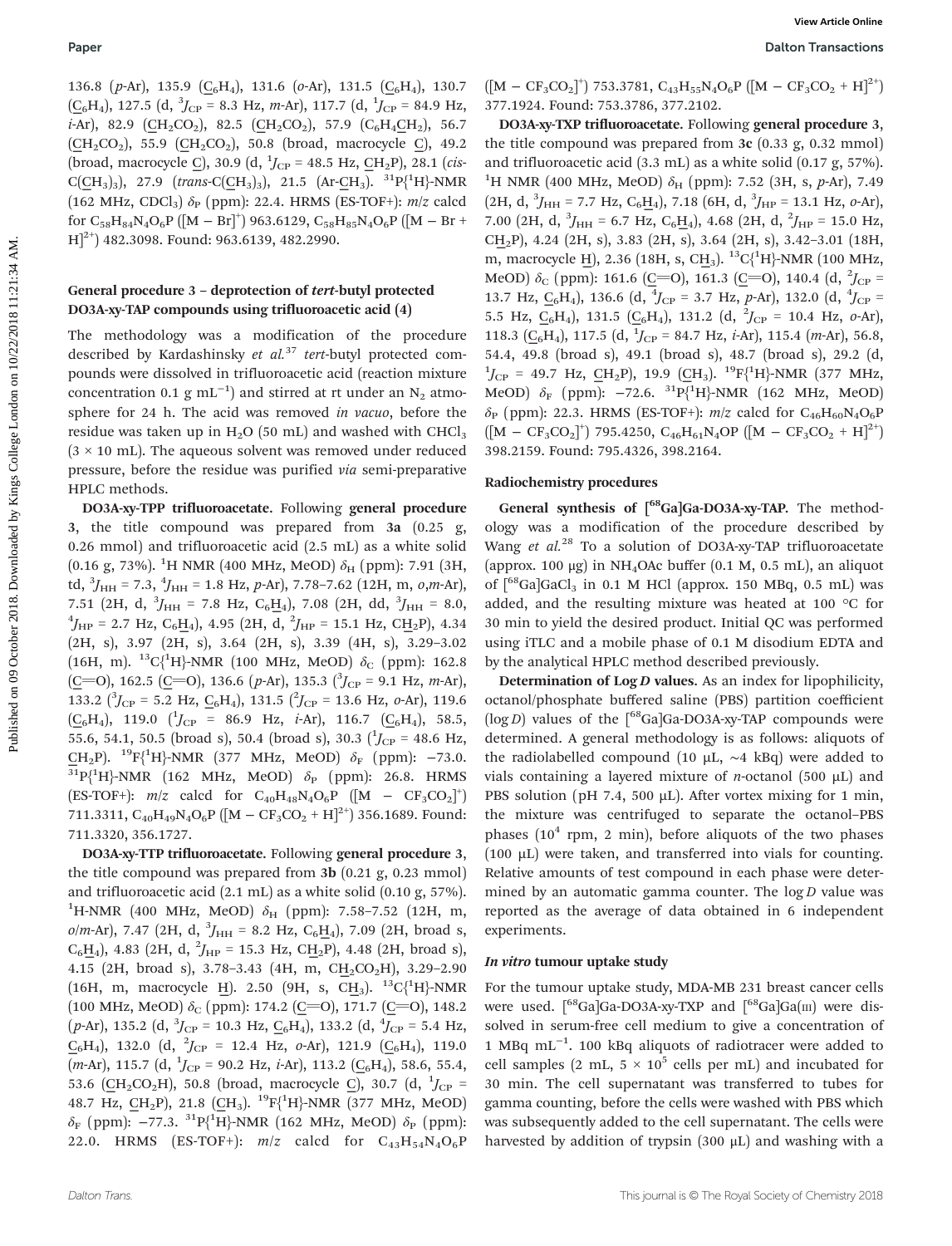serum-free cell medium (700 μL). The supernatant and the harvested cells were assayed in an automatic gamma counter to determine percentage tracer uptake. The experiments were performed in triplicate.

### Langendorff isolated heart perfusion

Animals. Male Wistar rats (240–275 g; Charles River Laboratories) were used for all experiments. Animal procedures were in accordance with the Animals (Scientific Procedures) Act, UK, 1986.

The triple-γ-detector system. We developed a system for characterizing the pharmacokinetics of radionuclide passage through an isolated perfused heart comprising 3 orthogonally orientated lead-collimated Na/I γ detectors positioned: (i) 3 cm downstream of a radiotracer injection port on the arterial line, 15 cm upstream of the heart cannula (to provide a radiotracer input function); (ii) directly opposite the heart itself; and (iii) over the venous outflow line (to provide an output function). Each was connected to a modified GinaSTAR instant thin-layer chromatography system running Gina software (Raytest Ltd).

Experimental protocol. Rats were anaesthetized with sodium pentobarbital and heparin sodium (200 mg kg−<sup>1</sup> and 200 IU kg<sup> $-1$ </sup> respectively, i.p.) and their hearts were excised and cannulated in the Langendorff mode as previously described.<sup>51</sup> The hearts were perfused at 14 mL min<sup>-1</sup> constant flow with modified Krebs–Henseleit buffer (mKHB) containing NaCl  $(118 \text{ mM})$ , KCl  $(5.9 \text{ mM})$ , MgSO<sub>4</sub>  $(2.3 \text{ mM})$ , NaHCO<sub>3</sub>  $(25 \text{ mM})$ , EDTA (0.65 mM), glucose (11.1 mM) and CaCl<sub>2</sub> (2.5 mM). The mKHB was freshly prepared and filtered before use, and was gassed with 95%  $O_2$  and 5%  $CO_2$  and used at 37 °C. A left ventricular balloon was used to measure contractile function. Dalton Transactions<br>
by seem-free cell meeting (700 µ1). The supernament and the **ACknowledgements**<br>
hare have a significant an anomatic genuine center we would like to this results to the<br>subsequential in the college lik

After a 10 min stabilization period, a bolus of radiotracer (1 MBq) was injected into the arterial line, and the activity at the arterial, heart and venous detectors was recorded (Fig. 4A). After 15 minutes, a 6 μM solution of CCCP in mKHB heated to 37 °C was infused *via* the arterial line at 1.4 mL min<sup>-1</sup>, whilst the flow rate at the peristaltic pump was reduced by 10%. A further 1 MBq radiotracer bolus was administered 5 minutes after the commencement of CCCP infusion. The radiotracer retained after 15 min in both the healthy and CCCP-infused hearts was reported as the average of the normalized activity between 14–15 minutes after the radiotracer injection.

### Author contributions

N.L. and R.S. jointly supervised the work. A.S. carried out the synthetic chemistry, radiochemistry and isolated heart perfusion. P.G. carried out the cell work. A.S., N.L., R.S., P.B. and M.M. co-authored the manuscript.

## Conflicts of interest

There are no conflicts to declare.

## Acknowledgements

We would like to thank the KCL/ICL EPSRC CDT in Medical Imaging (grant EP/L015226/1) for providing funding for A. S. and P. G. This research was supported by the Centre of Excellence in Medical Engineering funded by the Wellcome Trust and EPSRC (203148/Z/16/Z).

### Notes and references

- 1 M. P. Murphy, Trends Biotechnol., 1997, 15, 326–330.
- 2 M. P. Murphy, Biochim. Biophys. Acta, Bioenerg., 2008, 1777, 1028–1031.
- 3 D.-Y. Kim and J.-J. Min, Nucl. Med. Mol. Imaging, 2016, 50, 185–195.
- 4 J. Zielonka, J. Joseph, A. Sikora, M. Hardy, O. Ouari, J. Vasquez-Vivar, G. Cheng, M. Lopez and B. Kalyanaraman, Chem. Rev., 2017, 117, 10043–10120.
- 5 B. Kadenbach, R. Ramzan, R. Moosdorf and S. Vogt, Mitochondrion, 2011, 11, 700–706.
- 6 B. Zhang, D. Wang, F. Guo and C. Xuan, Fam. Cancer, 2015, 14, 19–23.
- 7 R. C. Scaduto and L. W. Grotyohann, Biophys. J., 1999, 76, 469–477.
- 8 S. Nigam, B. P. Burke, L. H. Davies, J. Domarkas, J. F. Wallis, P. G. Waddell, J. S. Waby, D. M. Benoit, A. M. Seymour, C. Cawthorne, L. J. Higham and S. J. Archibald, Chem. Commun., 2016, 52, 7114–7117.
- 9 A. Baracca, G. Sgarbi, G. Solaini and G. Lenaz, Biochim. Biophys. Acta, Bioenerg., 2003, 1606, 137–146.
- 10 J. Maddahi, H. Kiat, K. F. Van Train, F. Prigent, J. Friedman, E. V. Garcia, N. Alazraki, E. G. DePuey, K. Nichols and D. S. Berman, Am. J. Cardiol., 1990, 66, 55E–62E.
- 11 J. D. Kelly, A. M. Forster, B. Higley, C. M. Archer, F. S. Booker, L. R. Canning, K. W. Chiu, B. Edwards, H. K. Gill and M. McPartlin, J. Nucl. Med., 1993, 34, 222–227.
- 12 M. L. Chiu, J. F. Kronauge and D. Piwnica-Worms, J. Nucl. Med., 1990, 31, 1646–1653.
- 13 D. Piwnica-Worms, J. F. Kronauge and M. L. Chiu, Circulation, 1990, 82, 1826–1838.
- 14 Y. Zhou, Y.-S. Kim, X. Yan, O. Jacobson, X. Chen and S. Liu, Mol. Pharm., 2011, 8, 1198–1208.
- 15 M. D. Bartholomä, S. Zhang, V. Akurathi, C. A. Pacak, P. Dunning, F. H. Fahey, D. B. Cowan, S. Ted Treves and A. B. Packard, Nucl. Med. Biol., 2015, 42, 796–803.
- 16 H. Yuan, H. Cho, H. H. Chen, M. Panagia, D. E. Sosnovik and L. Josephson, Chem. Commun., 2013, 49, 10361–10363.
- 17 T. Mou and X. Zhang, Molecules, 2017, 22, 562.
- 18 M. F. Ross, T. Da Ros, F. H. Blaikie, T. A. Prime, C. M. Porteous, I. I. Severina, V. P. Skulachev, H. G. Kjaergaard, R. A. J. Smith and M. P. Murphy, Biochem. J., 2006, 400, 199–208.
- 19 H. Fukuda, A. Syrota, P. Charbonneau, J. Vallois, M. Crouzel, C. Prenant, J. Sastre and C. Crouzel, Eur. J. Nucl. Med. Mol. Imaging, 1986, 11, 478–483.